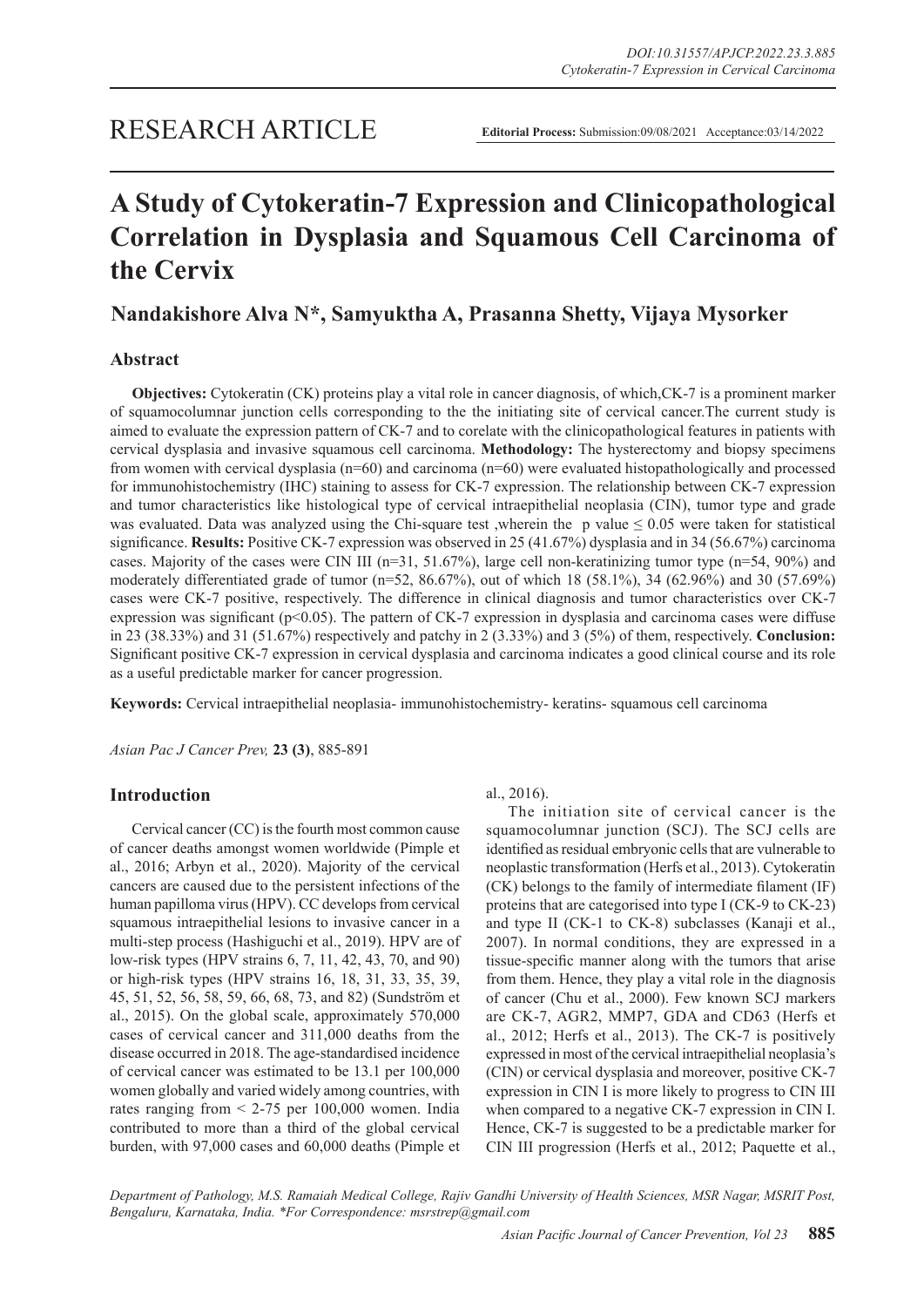#### *Nandakishore Alva N et al*

#### 2016; Lee et al., 2017).

In approximately 90% of the undifferentiated malignant tumours, immunohistochemistry (IHC) provides diagnostic guidance. However, identification of the primary site of origin may be a challenge for pathologists when dealing with a small sample size along with increased generation of tumour-specific primary antibodies and the further need for complementary molecular analysis. The intra-tumour heterogeneity can make interpretation more difficult. Therefore, IHC uses an extensive panel and specificity of antibodies for certain tumour types to determine the origin precisely. More so, IHC is employed in evaluating the staining patterns of markers for better diagnosis (Selves et al., 2018).

Studies on the expression of CK-7 with respect to cervical dysplasia are very few and its role as a marker of disease progression is under scrutiny. Therefore, by employing IHC, the aim of this study was to evaluate the expression pattern of CK-7 in patients from our tertiary care centre with dysplasia and invasive squamous cell carcinoma of the uterine cervix. The CK-7 expression was correlated with the clinicopathological features in the spectrum of cervical squamous neoplasms.

## **Materials and Methods**

#### *Study design*

This histopathological observational study was conducted at a tertiary care center between July 2016 to June 2018. Approval from the Institutional Ethics Committee (SS-1/EC/05/2016) and written informed consent from patients were acquired before the commencement of the study.

#### *Study subjects*

According to previous literature, Paquette et al. reported 46% of the cervical dysplasia and Chu et al. reported 87% of the cervical squamous cell carcinomas were positive for Cytokeratin-7 expression (Chu et al., 2000; Paquette et al., 2016). In the present study, expecting similar results with 95% confidence level and 27% relative precision, a minimum of 60 cases of cervical dysplasia and 60 cases of carcinoma were considered.

The study included all hysterectomy and cervical biopsy specimen from women of all age groups with dysplasia and squamous cell carcinoma of the uterine cervix. Cases with inadequate biopsies along with extensive tumour necrosis and inflammation without sufficient viable tumour cells for accurate evaluation of the IHC results were excluded from the study.

#### *Study procedure*

The cervical biopsies (n=115) and hysterectomy (n=5) specimens were received in the Pathology department in 10% formalin for routine histopathological evaluation (HPE) from the departments of Obstetrics and Gynaecology (OBGYN) and Surgical Oncology.

Detailed clinical history and results of relevant investigations (pap smear/colposcopy) were collected from patient's case files. In every case, the standard protocol for surgical grossing of the specimens was

followed. Specimen was kept for fixation in 10% formalin for 24 hours. After a detailed morphological specimen description, multiple sections were taken from the tumour and dysplastic lesions. After conventional processing in a Leica 1020 model Histokinette and embedding in paraffin wax, sections of 5 μm thickness were cut using Leica JUNG RM 2025 model rotator microtome and stained using hematoxylin and eosin (H&E) for histopathological study (Pandey et al., 2014). The H&E stained slides were studied for tumour histology, distribution, grade, differentiation and degree of dysplasia as per the standard reporting protocol.

#### *Processing for Immunohistochemistry*

Sections of 4 μm thickness were cut from a paraffin block of tumour tissue and embedded on

glass slides coated with adhesive (poly-L-lysine) for IHC to evaluate for the CK-7 expression. The technique for IHC included antigen retrieval in TRIS buffer in a microwave oven at a temperature 56°C. The heat induced antigen retrieval breaks the formalin induced cross linkage thereby exposing the epitopes to the antibody action. The retrieval solution used was TRIS – EDTA (for 10 minutes for 3 cycles). This was followed by blocking endogenous peroxidase with 3% hydrogen peroxide, incubating with primary mouse monoclonal antibody (Biogenex – anti Cytokeratin 7 – OV-TL 12/30) at a concentration 1:50, linking with rabbit anti-mouse secondary antibody (Biogenex), enzyme labelling with streptavidin-horseradish peroxidase at a concentration 1:50, developing chromogen with deaminobenzidine (DAB) at a concentration 1:100 and counterstaining with hematoxylin. Positive controls were run with each batch of slides. Normal urothelium was used as positive control. The immunostained slides were examined for cytoplasmic staining of CK-7.

The relationship between various parameters such as age, duration of disease presentation, histologic type, grade, differentiation, degree of dysplasia and CK-7 expression were studied.

#### *Method of Reporting by IHC (Paquette et al., 2016; Lee et al., 2017)*

CK-7 positive cells were defined as either full epithelial thickness (diffuse or patchy) or surface or basal epithelial diffuse CK-7 stain, whereas all other combinations were considered negative (surface or basal epithelial patchy CK-7 stain).

• Diffuse staining – Area of cells with block strong positivity of approximately 5 to 6 contiguous cells, where staining was observed in >40% of cells.

• Patchy staining – Positive isolated cells with interspersed negative cells in between, where staining was observed in 1-40% cells.

• Negative staining – Staining was observed in  $\leq 1\%$ of cells.

#### *Statistical analysis*

Data was analyzed using R software version 4.0.2 and Excel. Continuous variables were represented as mean± SD. Categorical variables were represented as numbers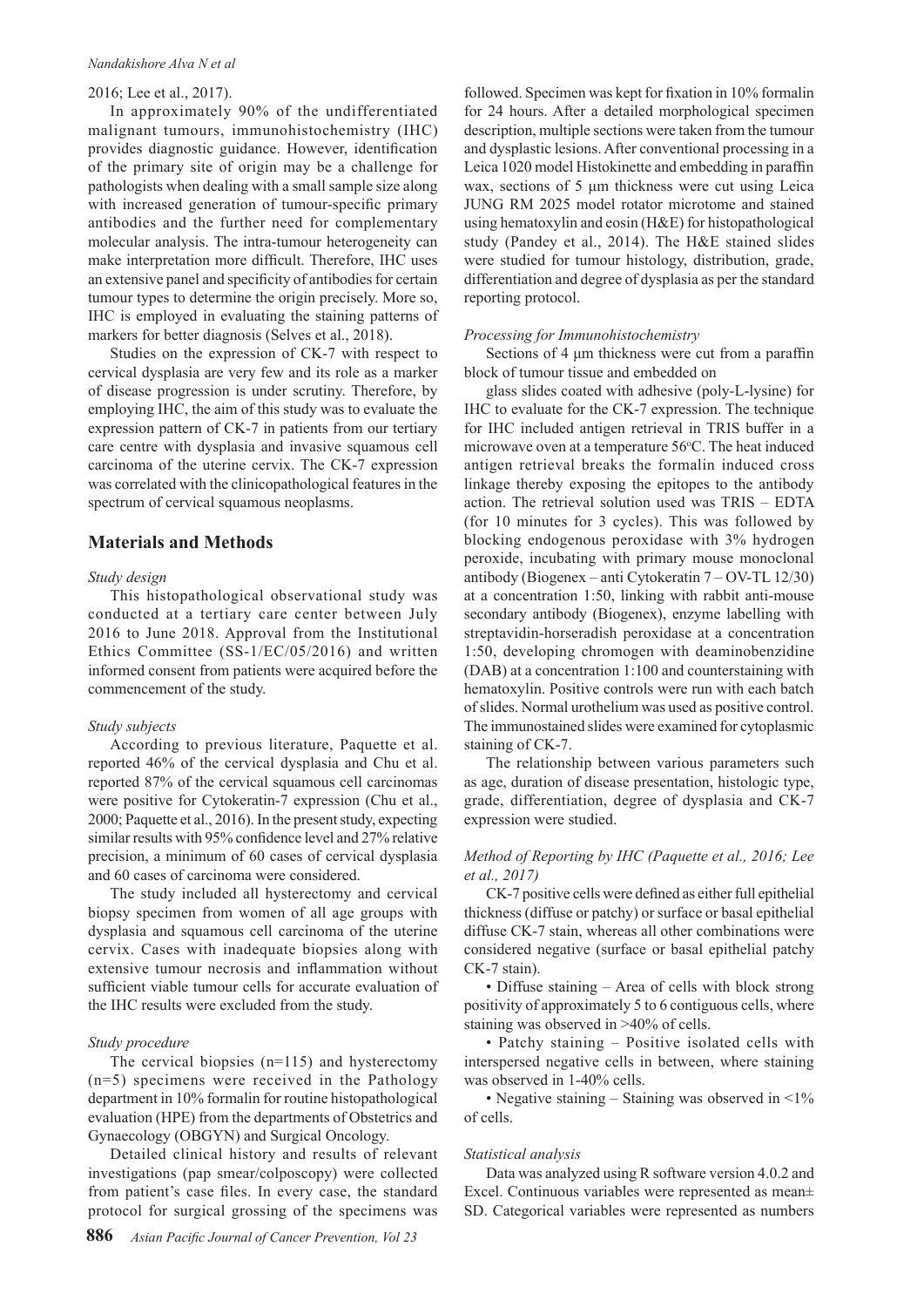(%). Dependency between 2 categorical variables was analysed by performing Chi-square test. Level of significance was set at p≤0.05.

## **Results**

The study included 60 patients each with respect to dysplasia and squamous cell carcinoma of the cervix. The mean age of patients in this study was 49.37±11.24 years. With respect to cervical dysplasia, mean age of patients was 49.37±10.08 years, with majority belonging to the age group of 31-55 (n=42, 70%), followed by  $>55$  (n=16, 26.67%) and <30 (n=2, 3.33%) years. With respect to cervical carcinoma, mean age of patients was 50.53±12.26 years, with majority belonging to the age group of 31-55  $(n=36, 60\%)$ , followed by  $>55$  (n=21, 35%) and <30 (n=3, 5%) years. The difference in the age distribution over clinical diagnosis was insignificant (p=0.5652).

Majority of the women with clinical diagnosis of cervical dysplasia (n=40, 67.67%) and cervical carcinoma (n=35, 58.33%) had a parity of 0-3. whereas the rest had a parity of >3. The difference in the parity over clinical diagnosis was insignificant (p=0.3458).

vaginal discharge (n=20, 33.33%) and vaginal bleeding (n=45, 75%) were seen in those with cervical dysplasia and cervical carcinoma respectively . The high-grade squamous intraepithelial lesions (HSIL) was common diagnosis in the study. (Figure 1). The difference in the distribution of clinical presentation  $(p=0.0005)$ and pap smear (p=0.0005) over clinical diagnosis was significant (Table 1).

With respect to tumor characteristics, majority were CIN III (n=31, 51.67%), large cell non-keratinizing type (n=54, 90%) and moderately differentiated (n=52, 86.67%) tumors (Table 2).

Positive CK-7 expression was observed in 25 (41.67%) cervical dysplasia and in 34 (56.67%) cervical carcinoma cases. The difference in tumor characteristics



Table 1. Distribution of Clinical Parameters Over Clinical Diagnosis

| Parameters                | Clinical diagnosis<br>No. of patients $(\% )$ |                       | p value   |
|---------------------------|-----------------------------------------------|-----------------------|-----------|
|                           | Dysplasia<br>$(n=60)$                         | Carcinoma<br>$(n=60)$ |           |
| Clinical Presentation     |                                               |                       |           |
| Vaginal bleeding          | 16(26.67)                                     | 45(75)                | $0.0005*$ |
| Vaginal discharge         | 20 (33.33)                                    | 1(1.67)               |           |
| Vaginal mass              | $\theta$                                      | 4(6.67)               |           |
| Dyspareunia               | 2(3.33)                                       | 1(1.67)               |           |
| Abnormal Uterine Bleeding | $\Omega$                                      | 9(15)                 |           |
| Asymptomatic/Incidental   | 22 (36.67)                                    | $\theta$              |           |
| Pap smear                 |                                               |                       |           |
| LSIL                      | 16(26.67)                                     | $\theta$              | $0.0005*$ |
| HSIL                      | 21 (35)                                       | 17(28.33)             |           |
| <b>ASCUS</b>              | 3(5)                                          | 0                     |           |
| Carcinoma                 | $\theta$                                      | 3(5)                  |           |
| Inflammatory              | 2(3.33)                                       | 0                     |           |
| Not performed             | 18(30)                                        | 40 (66.67)            |           |
| Nature of the specimen    |                                               |                       |           |
| Cervical biopsy           | 58 (96.67)                                    | 55 (91.67)            | 0.4173    |
| Hysterectomy              | 2(3.33)                                       | 5(8.33)               |           |

\*Significant (p<0.05); Abbreviations: LSIL, Low-Grade Squamous Intraepithelial Lesions; HSIL, High-Grade Squamous Intraepithelial Lesions; ASCUS, Atypical Squamous Cells of Undetermined Significance

(Histological type of CIN, p=0.01; histological type of tumor,  $p=0.0034$ ; histological grade of tumor,  $p=0.009$ ) over CK-7 expression was significant but not with respect to clinical diagnosis (p=0.1003) (Table 3).

The pattern of CK-7 expression in cervical dysplasia and carcinoma is represented in Table 4. The difference in the clinical diagnosis over the pattern of CK-7 expression was insignificant (p=0.2604) (Figures 2 and 3).

Out of the 5 hysterectomy specimens with respect





Figure 1. (A) Gross image of hysterectomy specimen showing grey-white infiltrating tumor in the cervix, (B) hysterectomy specimen showing grey-white exophytic growth at the posterior lip of the cervix and (C) cone biopsy specimen of the cervix showing grey-white and hemorrhagic areas of CIN III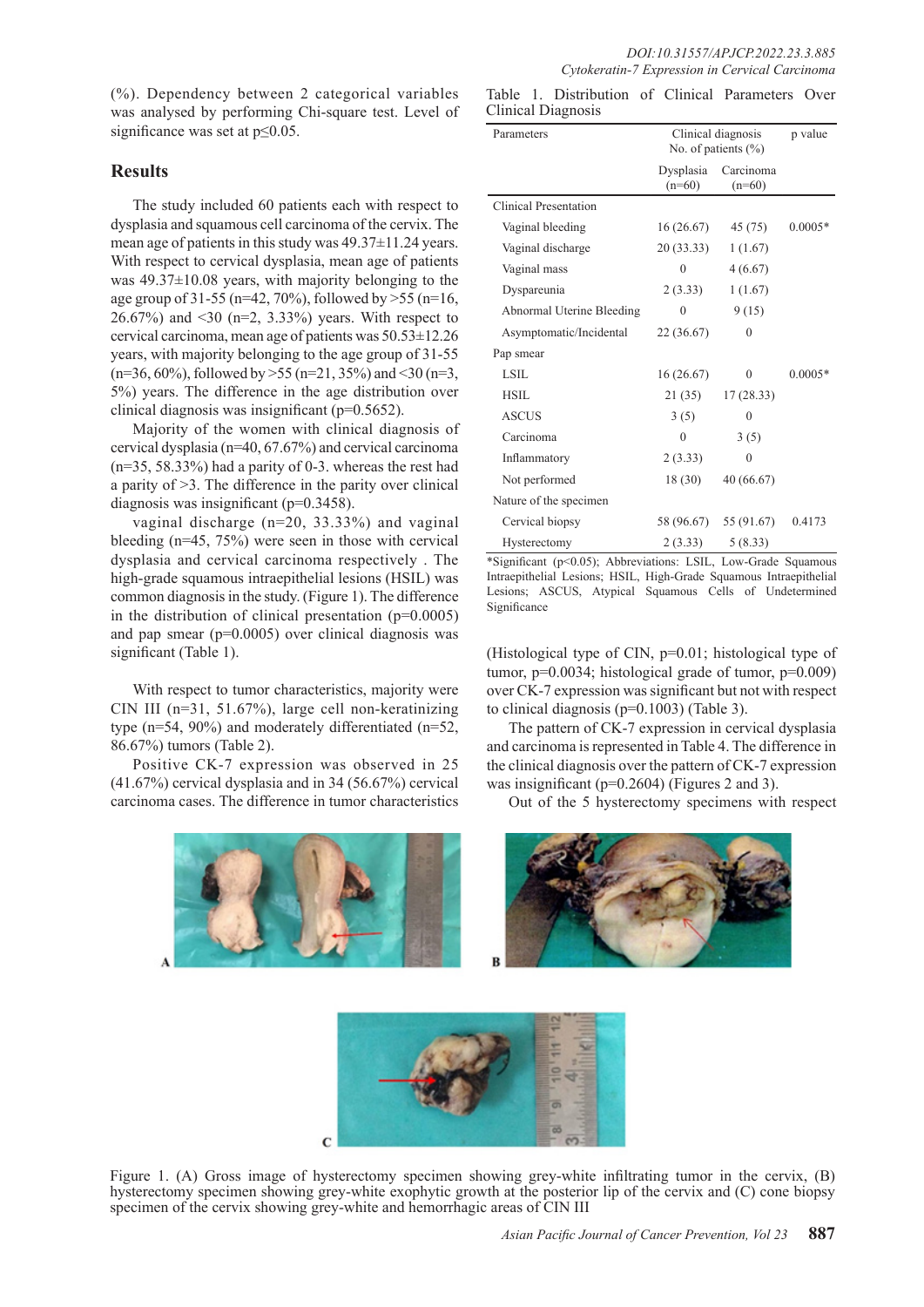

Figure 2. (A) H&E staining of CIN I under 10X, (B) IHC staining of CIN I - dysplastic epithelium showing negative CK-7 expression under 10X, (C) H&E staining of CIN II under 10X, (D) IHC staining of CIN II – superficial epithelial cells showing positive CK-7 expression under 10X, (E) H&E staining of CIN III under 10X and (F) IHC staining of CIN III - dysplastic epithelium showing positive CK-7 expression under 10X

to cervical carcinoma received, parametrial invasion was observed in 4 (80%) cases, whereas 3 (75%) cases positively expressed CK-7. Only 1 (20%) case was observed without any parametrial invasion positively expressed CK-7. However, the difference in parametrial invasion over CK-7 expression was insignificant  $(p=0.576)$ .

Similarly, in the hysterectomy specimens, lymphovascular invasion was observed in 2 (40%) cases, from which only 1 (50%) case positively expressed CK-7. In rest of the 3 (60%) cases without any lymphovascular

| Table 2. Representation of Tumor Characteristics |  |
|--------------------------------------------------|--|
|--------------------------------------------------|--|

| Characteristic feature                | No. of Patients $(\% )$ |  |
|---------------------------------------|-------------------------|--|
| Histological type of $CIN$ ( $n=60$ ) |                         |  |
| CIN I                                 | 17(28.33)               |  |
| CIN II                                | 12(20)                  |  |
| CIN III                               | 31 (51.67)              |  |
| Histological type of tumor $(n=60)$   |                         |  |
| Large Cell Non-Keratinizing           | 54 (90)                 |  |
| Keratinizing                          | 2(3.33)                 |  |
| Not applicable                        | 4(6.67)                 |  |
| Histological grade of tumor $(n=60)$  |                         |  |
| Well differentiated                   | 4(6.67)                 |  |
| Moderately differentiated             | 52 (86.67)              |  |
| Poorly differentiated                 | 4(6.67)                 |  |

CIN, Cervical Intraepithelial Neoplasia

**888** *Asian Pacific Journal of Cancer Prevention, Vol 23*

invasion, all cases expressed CK-7 positively. However, the difference in lymphovascular invasion over CK-7 expression was insignificant (p=0.171).

Table 3. Representation of the Clinical Variables with Respect to CK-7 Expression

| Variable                                                          | CK-7 expression<br>No. of Patients (Row%) |            | p value   |
|-------------------------------------------------------------------|-------------------------------------------|------------|-----------|
|                                                                   | Positive                                  | Negative   |           |
| Clinical diagnosis                                                |                                           |            |           |
| Dysplasia $(n=60)$                                                | 25 (41.67)                                | 35 (58.33) | 0.1003    |
| Carcinoma (n=60)                                                  | 34 (56.67)                                | 26(43.33)  |           |
| Histological type of CIN                                          |                                           |            |           |
| CIN I $(n=17)$                                                    | 2(11.76)                                  | 15 (88.23) | $0.01*$   |
| CIN II $(n=12)$                                                   | 5(41.67)                                  | 7(58.33)   |           |
| $CIN III$ (n=31)                                                  | 18(58.1)                                  | 13 (41.93) |           |
| Histological type of tumor                                        |                                           |            |           |
| Large Cell Non-Keratinizing<br>$(n=54)$                           | 34 (62.96)                                | 20(37)     | $0.0034*$ |
| Keratinizing $(n=2)$                                              | $\Omega$                                  | 2(100)     |           |
| Not applicable $(n=4)$                                            | $\theta$                                  | 4(100)     |           |
| Histological grade of tumor                                       |                                           |            |           |
| Well differentiated $(n=4)$                                       | 4(100)                                    | $\Omega$   | $0.009*$  |
| Moderately differentiated $(n=52)$                                | 30 (57.69)                                | 22(42.3)   |           |
| Poorly differentiated (n=4)                                       | $\Omega$                                  | 4(100)     |           |
| $\frac{\text{Sionification}}{\text{Sionification}}$ (n<0.05) CK-7 | $Cutokeratin-7$ $CIN$                     |            | Cervical  |

 $Significant$  (p<0.05); CK-7, Intraepithelial Neoplasia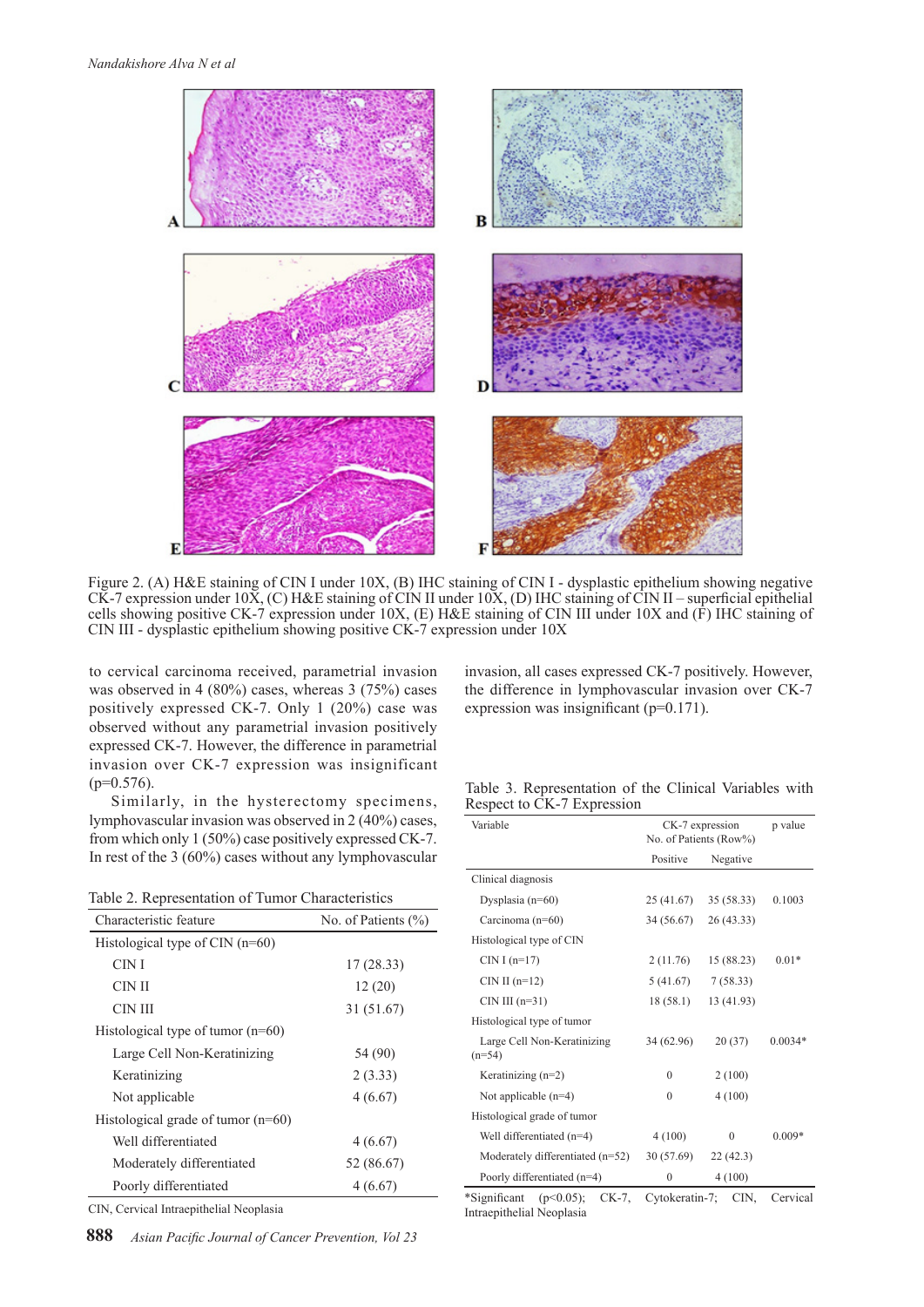

Figure 3. (A) H&E staining of squamous cell carcinoma under 20X, (B) IHC staining of squamous cell carcinoma showing diffuse membranous and cytoplasmic positivity of CK-7 expression under 20X (C) H&E staining of poorly differentiated carcinoma under 20X, (D) IHC staining of poorly differentiated carcinoma under 20X showing tumor cells negative for CK-7 expression under 20X and (E) positive internal control – endocervical glands showing diffuse membranous positive CK-7 expression under  $100X$ 

Table 4. Pattern of CK-7 Expression with Respect to Clinical Diagnosis

| Diagnosis             | Pattern of CK-7 expression - No. p value<br>of Patients (Row $\%$ ) |        |                                       |  |
|-----------------------|---------------------------------------------------------------------|--------|---------------------------------------|--|
|                       | Diffuse                                                             | Patchy | Absent                                |  |
| Dysplasia<br>$(n=60)$ |                                                                     |        | 23 (38.33) 2 (3.33) 35 (58.33) 0.2604 |  |
| Carcinoma<br>$(n=60)$ | $31(51.67)$ $3(5)$                                                  |        | 26(43.33)                             |  |

CK-7, Cytokeratin-7

### **Discussion**

Cervical cancer is on the declining trend in India but is still one of the common cancer-causing deaths in developing countries (Sreedevi et al., 2015). It contributes to approximately 6–29% of all cancers in Indian women (Bobdey et al., 2016). The time taken (approximately 10-20 years) for cervical cancer progression from mild dysplasia to carcinoma, makes it as a relatively early preventable disease, thereby providing the rationale for screening but despite the existence of national guidelines, the screening coverage in India is ghastly low (Srivastava et al., 2018). Therefore, majority of the cancers are detected late contributing to the high mortality rate.

Attempts to identify clinical, molecular and immunohistochemical markers, indicating the disease progression and poor prognosis have been undertaken

with respect to all cancer types. The change in the keratin expression pattern from normal in dysplastic and carcinogenic cervical epithelium is particularly subjected to a lot of studies, mainly because of their wider range of expression in carcinomas (Smedts et al., 1992). Therefore, this study was conducted to evaluate the expression of CK-7 and its correlation with clinicopathological factors in dysplasia and carcinoma of the cervix.

Majority of the women in this study belonged to the age group 31-55 years. Similar observations were reported by and Hashiguchi et al., (2019) and Husain et al., (2016), although an epidemiological survey conducted by Sreedevi et al. (2015) revealed that the peak age for cervical cancer in India was common in women aged 55-59 years.

Majority of the patients in this study suffered from vaginal bleeding, which is a common consequence of advanced cervical cancer (Eleje et al., 2015). Pap smear test revealed greater number of patients diagnosed with low-grade squamous intraepithelial lesions (LSIL) and HSIL. The difference between the clinical diagnosis (dysplasia and carcinoma) and CK-7 expression was insignificant in this study (p=0.1003).

Majority of the patients expressed CIN III (51.67%), where 58.1% of them were positive of CK-7 expression. Majority of the CIN I and CIN II cases were negative for CK-7 expression. Hashiguchi et al. and Lee et al. also reported increased CK-7 expression with respect to CIN III (Hashiguchi et al., 2019; Lee et al., 2017). The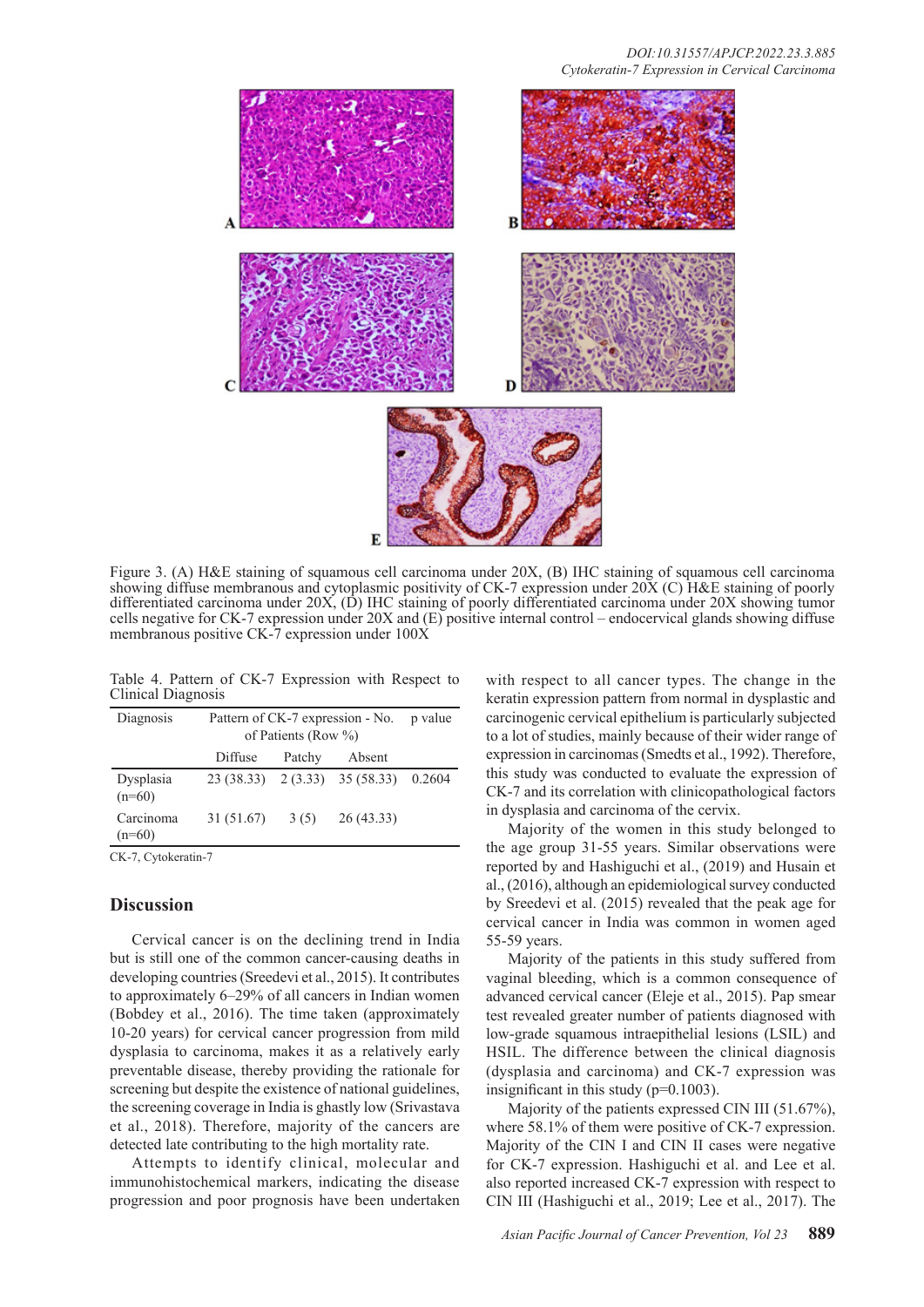#### *Nandakishore Alva N et al*

relationship between keratin expression of SCJ cells and CIN is complex. CK-7 is described as a marker for SCJ progenitor cells and is expressed in mostly in case of CIN II and CIN III. Higher the grade of CIN, higher the CK-7 expression (van der Marel et al., 2014; Umphress et al., 2018; Lima et al. 2018). The site of origin of LSIL (CIN I) plays an important role in its progression. Earlier studies reported that LSILs arising from SCJ had a higher propensity to progress towards HSIL (CIN II and CIN III) when compared to the LSILs from the ectocervix region (Herfs et al., 2013; Paquette et al., 2016; Mills et al., 2017). However, once detected, frequent patient follow-up will determine the primary site of origin.

The CK7 may be more related with viral episomal replication and CK19 (binding partner of CK7) with viral integration, contributing to viral replication and malignant transformation in High risk human papillomavirus (HR HPV) infected cells. In addition, coordinate CK7/CK19 staining may be used as a valuable marker for predicting physical status of HR HPV and E7 oncoprotein level in cervical tumor. ( Lima et al. 2018)The expression in high grade cervical intraepithelial neoplasm and squamous cell carcinoma and their possible association in cervical carcinogenesis were highlighted by the authors.( Lima et al. 2018)

Majority of the tumors were large cell non-keratinizing type (90%), out of which, 62.96% positively expressed CK-7. The difference between the histological type of tumor and CK-7 expression was significant (p=0.0035). Similar observations were reported by Hashiguchi et al.,  $(2019)$  (p=0.005). Positive CK-7 expression in large cell non-keratinizing type oropharyngeal squamous cell carcinoma was reported by Mehrad et al (2018).

Greater number of tumors in this study were moderately differentiated and 42.3% of them were positive for CK-7 expression. In a study conducted by Husain et al. (2016), 45% of the moderately differentiated tumors were positive for CK expression. Also, positive CK-7 expression was observed in all well differentiated and none of the poorly differentiated tumor cases. Positive CK-7 expression was reported in many low-grade tumors (well and moderately differentiated) when compared to highgrade tumors (poorly differentiated) in a study conducted by Bayrak et al., (2012) in adenocarcinomas. These results are in accordance with our study.

With respect to the expression pattern, the staining pattern varied from diffuse, strong positive to patchy, dim staining, where 38.33% of cervical dysplasia and 51.67% of cervical carcinoma cases exhibited diffuse staining. Staining was strongest at the apex with most cases showing full thickness cytoplasmic staining (tumours having a cord-like and solid growth pattern) while some showed a gradual gradation towards the base (base sparing). The staining was intense at the invasive front of the tumour in this study, with similar observations reported by Lee et al., (2017) With respect to the hysterectomy specimens in this study, the difference in parametrial and lymphovascular invasion over CK-7 expression was insignificant ( $p$  $>$ 0.05). A study conducted by Fei et al. reported that CK-7 expression was associated with location and differentiation of colorectal cancers, and the

same principle could be applied with respect to cervical cancers (Fei et al., 2019).

The combined expression and CK7 and Cyclindependent kinase inhibitor (CDKN2A) was associated with a better diagnosis of cervical intraepithelial neoplasia (CIN). Also negative expression in CIN1/2 groups had a greater negative predictive value for patient clinical outcome as per the Lee et al., (2017).

Apart from above mentioned markers, CK5/6, p63 and p40 were also reported useful in diagnosis of cervical neoplasms. A study reported that, the sensitivity of CK5/6, p40, and p63 was 94.06, 85.15, and 89.11%, respectively, and the specificity was 77.78, 97.22, and 93.52%, respectively (Li et al., 2018). Moreover, a combination of these also affects the diagnostic outcome. The specificity of CK5/6 is slightly lower than that of p40 and p63. We also found that a combination of CK5/6 with p40 or p63 slightly decreased the sensitivity (82.18 and 85.15%), and increased the specificity (98.15 and 96.30%), which, in turn, increased the accuracy of diagnosing squamous cell carcinoma (Li et al., 2018).

CK5/6 is a kind of high molecular weight basal cell keratin (58kda and 56kda), existing evidence showed that CK5/6 has high sensitivity and specificity in the diagnosis of SCC. Another marker, p63 (a member of the p53 family, located on chromosome 3q27–29) is also a useful in diagnosis of 92.6% of SCC of cervical region. There is some controveory but in SCC so, p40 is suggested to p63. The sensitivity and specificity of p40 in the diagnosis of squamous cell carcinoma of the lung were 100 and 98%, respectively. (Li et al., 2018)

Small sample size, lack of molecular studies to quantify the CK-7 expression and also to understand the reason for negative expression of CK-7 in few cases are few limitations of this study. Future studies that overcome these limitations would help in understanding the CK-7 expression pattern in a better manner.

 In conclusion, in this study, significant positive CK-7 expression over the clinical diagnosis i.e. cervical dysplasia and squamous cell carcinoma indicates a good clinical course. Because of the unpredictable variation in the future outcome of LSILs, it becomes important to identify those which are likely to progress to HSILs. Most LSILs in this study were CK-7 negative. However, its expression in LSIL is indicative of its future progression to HSIL. Importance of employing CK-7 immunomarker in the segregation of high risk LSILs from the low-risk ones were examined and its role as a prognostic marker in cervical dysplasia and carcinoma were also identified.

## **Author Contribution Statement**

Author 1,2: Concepts, Design, Definition of intellectual content, Literature search, Experimental studies, Data acquisition, Data analysis, Manuscript preparation, Manuscript editing. Author 3: Guarantor, Manuscript preparation, Manuscript editing. Authors: 4:Statistical analysis, Manuscript review. Availability of data: Yes.